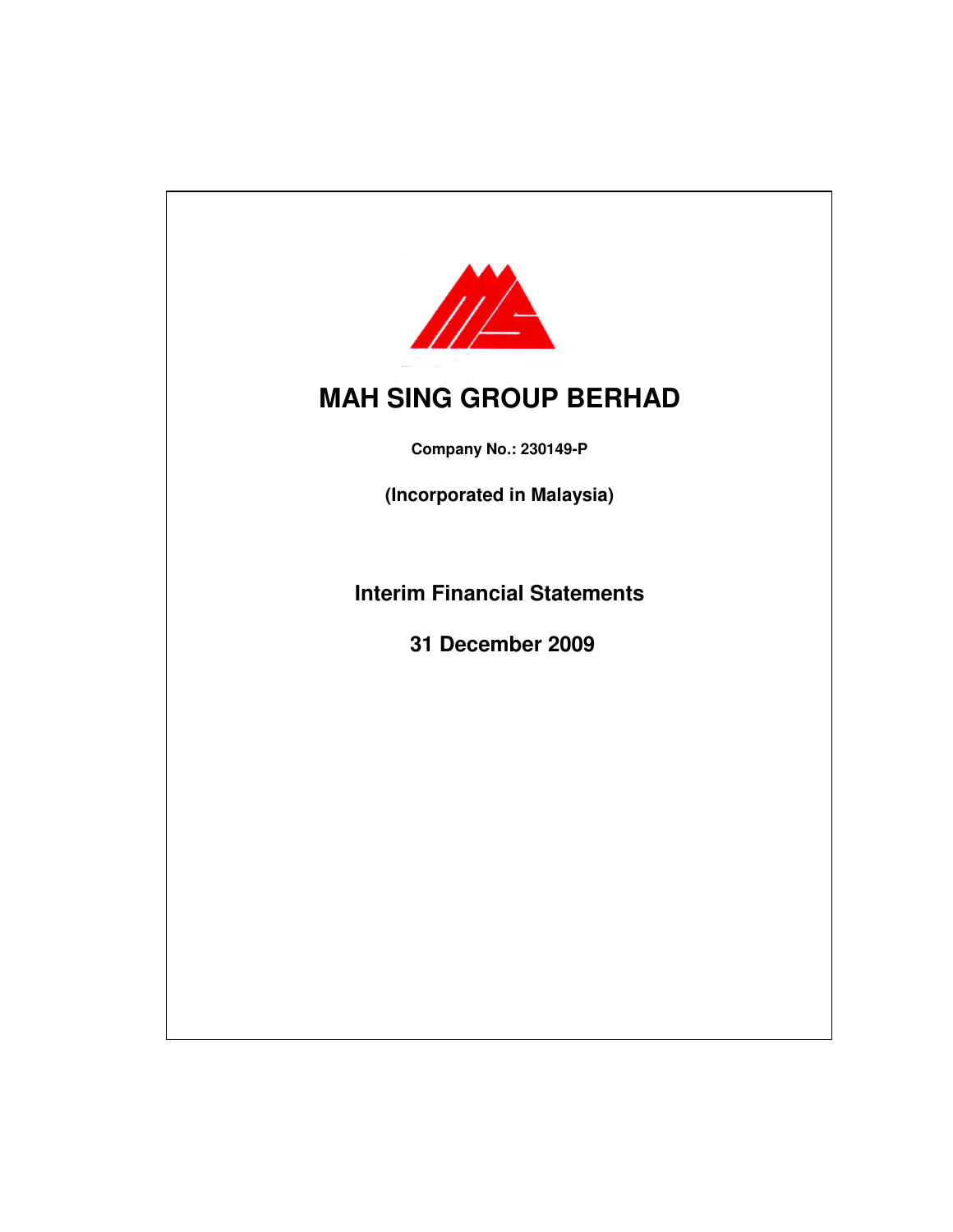# **MAH SING GROUP BERHAD**

**Company No.: 230149-P (Incorporated in Malaysia)**

**Interim Financial Statements - 31 December 2009**

|                                                               | Page No. |
|---------------------------------------------------------------|----------|
| <b>Condensed Consolidated Balance Sheets</b>                  |          |
| <b>Condensed Consolidated Income Statements</b>               | 2        |
| <b>Condensed Consolidated Statements Of Changes In Equity</b> | 3        |
| <b>Condensed Consolidated Cash Flow Statements</b>            | 4        |
| <b>Notes To The Interim Financial Statements</b>              | 5 - 12   |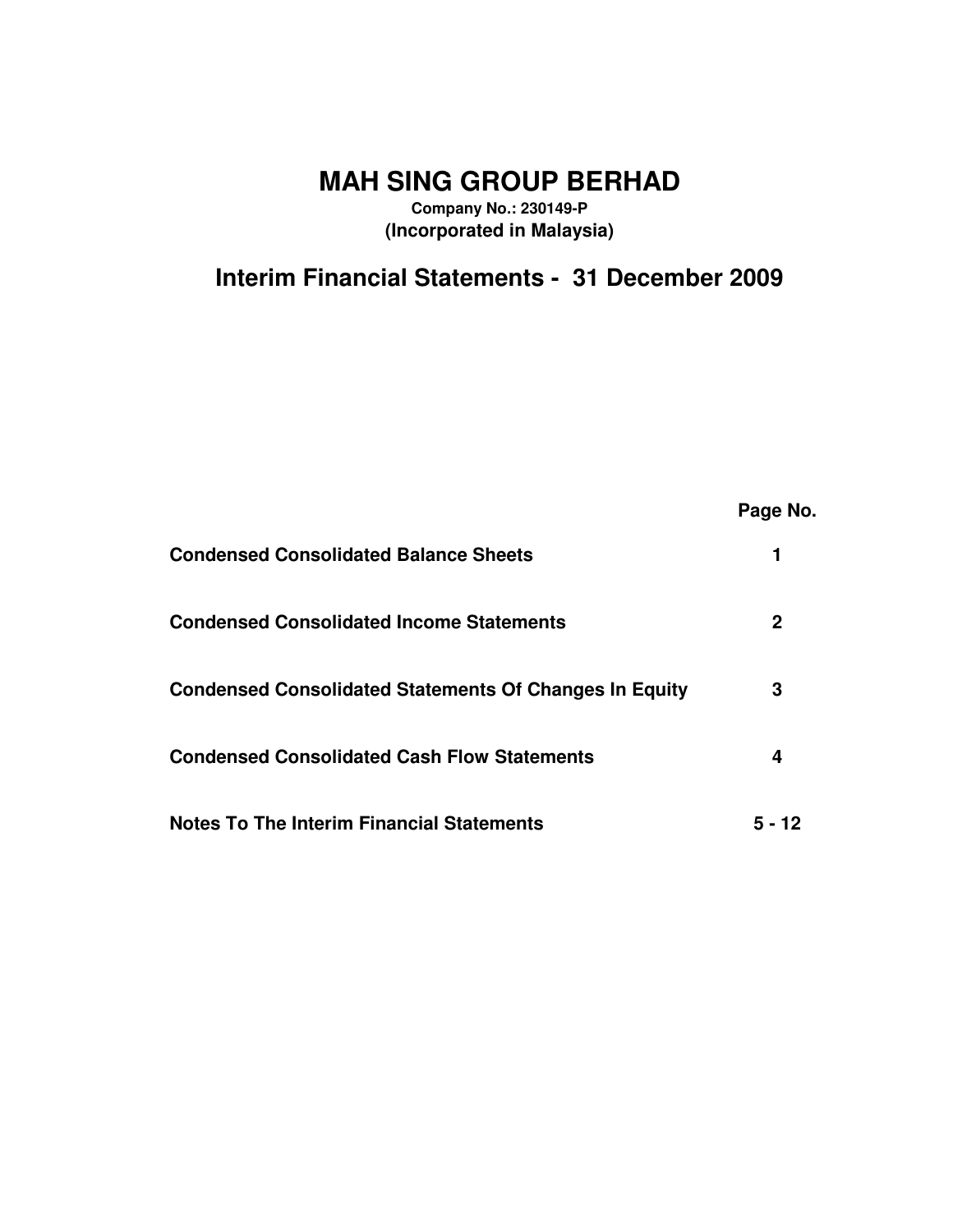## MAH SING GROUP BERHAD

(Company No.: 230149-P) (Incorporated in Malaysia)

## CONDENSED CONSOLIDATED BALANCE SHEETS

(The figures have been audited) As at 31 December 2009

|                                                            | (AUDITED)    | (AUDITED)                         |
|------------------------------------------------------------|--------------|-----------------------------------|
|                                                            | AS AT        | AS AT                             |
|                                                            | 31/12/2009   | 31/12/2008                        |
|                                                            | (RM'000)     | (RM'000)                          |
| <b>ASSETS</b>                                              |              |                                   |
| <b>Non-current Assets</b>                                  |              |                                   |
| Property, plant and equipment                              | 60,982       | 59,458                            |
| Prepaid lease payments                                     | 3,701        | 5,330                             |
| Land held for property development                         | 47,099       | 47,099                            |
| Intangible assets<br>Other Investment                      | 4            | $12 \ \mathrm{ }$<br>$\mathbf{1}$ |
| Deferred tax assets                                        |              | 700                               |
|                                                            | 111,786      | 112,600                           |
| <b>Current Assets</b>                                      |              |                                   |
| Property development costs                                 | 821,447      | 624,626                           |
| Inventories                                                | 29,947       | 31,769                            |
| Trade and other receivables                                | 180,843      | 249,562                           |
| Current tax assets                                         | 5,899        | 8,720                             |
| Deposits with licensed banks                               | 268,781      | 131,552                           |
| Cash and bank balances                                     | 127,845      | 40,684                            |
|                                                            | 1,434,762    | 1,086,913                         |
| TOTAL ASSETS                                               | 1,546,548    | 1,199,513                         |
|                                                            |              |                                   |
| <b>EQUITY AND LIABILITIES</b>                              |              |                                   |
| Equity Attributable to Equity Holders of the Company       |              |                                   |
| Share capital                                              | 346,487      | 313,423                           |
| Share premium                                              | 200,369      | 134,167                           |
| Other reserves                                             | 4,784        | 5,162                             |
| Retained earnings                                          | 294,054      | 237,523                           |
|                                                            | 845,694      | 690,275                           |
| <b>Minority Interests</b>                                  | 7,774        | 6,335                             |
| <b>Total Equity</b>                                        | 853,468      | 696,610                           |
|                                                            |              |                                   |
| <b>Non-current Liabilities</b>                             |              |                                   |
| Long term borrowings                                       | 141,466      | 181,929                           |
| Long term and deferred payables                            | 19,227       | 2,776                             |
| Deferred tax liabilities                                   | 1,807        | 618                               |
|                                                            | 162,500      | 185,323                           |
|                                                            |              |                                   |
| <b>Current Liabilities</b>                                 |              |                                   |
| Trade and other payables                                   | 438,549      | 265,188                           |
| Term loans                                                 | 66,358       | 35,012                            |
| Short term borrowings<br><b>Bank overdrafts</b>            | 7,350<br>705 | 2,117<br>29                       |
| Current tax liabilities                                    | 17,618       | 15,234                            |
|                                                            |              |                                   |
|                                                            | 530,580      | 317,580                           |
|                                                            |              |                                   |
| <b>Total Liabilities</b>                                   | 693,080      | 502,903                           |
| <b>TOTAL EQUITY AND LIABILITIES</b>                        | 1,546,548    | 1,199,513                         |
|                                                            |              |                                   |
| Net assets per share attributable to equity holders of the |              |                                   |
| Company(RM)                                                | 1.22         | 1.10                              |

The Condensed Consolidated Balance Sheets should be read in conjunction with the audited financial statements for the financial year ended 31 December 2008 and the accompanying explanatory notes attached to the interim financial statements.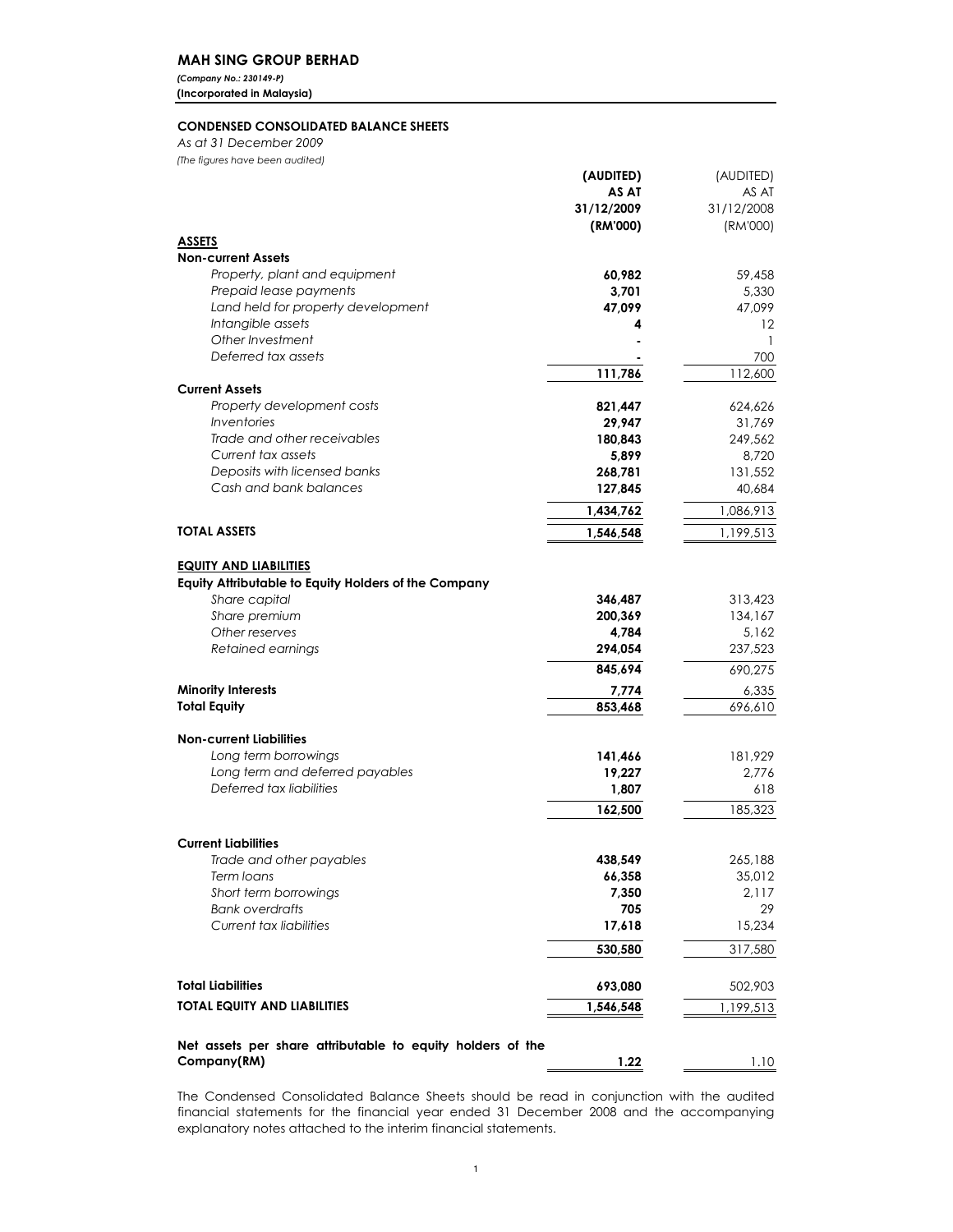## Mah Sing Group Berhad

(Company No.: 230149-P) (Incorporated in Malaysia)

## CONDENSED CONSOLIDATED INCOME STATEMENTS

For the financial year ended 31 December 2009

(The figures have been audited)

|                                                                   | 3 months ended |            | Year ended |            |
|-------------------------------------------------------------------|----------------|------------|------------|------------|
|                                                                   | 31/12/2009     | 31/12/2008 | 31/12/2009 | 31/12/2008 |
|                                                                   | (RM'000)       | (RM'000)   | (RM'000)   | (RM'000)   |
| Revenue                                                           | 248,871        | 151,660    | 701,562    | 651,639    |
| Cost of sales                                                     | (205, 503)     | (103, 884) | (514, 384) | (435,127)  |
| Gross profit                                                      | 43,368         | 47,776     | 187,178    | 216,512    |
| Other income                                                      | 43,473         | 1,313      | 48,017     | 2,860      |
| Selling and marketing expenses                                    | (14, 674)      | (7, 554)   | (30, 418)  | (31, 844)  |
| Administrative expenses                                           | (23, 473)      | (14, 490)  | (58, 379)  | (48,930)   |
| Interest income                                                   | 335            | 699        | 461        | 1,718      |
| Finance costs                                                     | (560)          | (951)      | (2,616)    | (4,310)    |
| Profit before taxation                                            | 48,469         | 26,793     | 144,243    | 136,006    |
| Income tax expense                                                | (22,080)       | (10, 341)  | (48, 402)  | (43,058)   |
| Profit for the period/year                                        | 26,389         | 16,452     | 95,841     | 92,948     |
| Attributable to:                                                  |                |            |            |            |
| Equity holders of the Company                                     | 25,090         | 17,076     | 94,282     | 93,168     |
| Minority interests                                                | 1,299          | (624)      | 1,559      | (220)      |
|                                                                   | 26,389         | 16,452     | 95,841     | 92,948     |
| Earnings per share attributable to equity holders of the Company: |                |            |            |            |

- Basic (sen) Note B13 3.88 2.73 14.89 14.94 - Diluted (sen) Note B13 **3.88** 2.71 **14.87** 14.83

The Condensed Consolidated Income Statements should be read in conjunction with the audited financial statements for the financial year ended 31 December 2008 and the accompanying explanatory notes attached to the interim financial statements.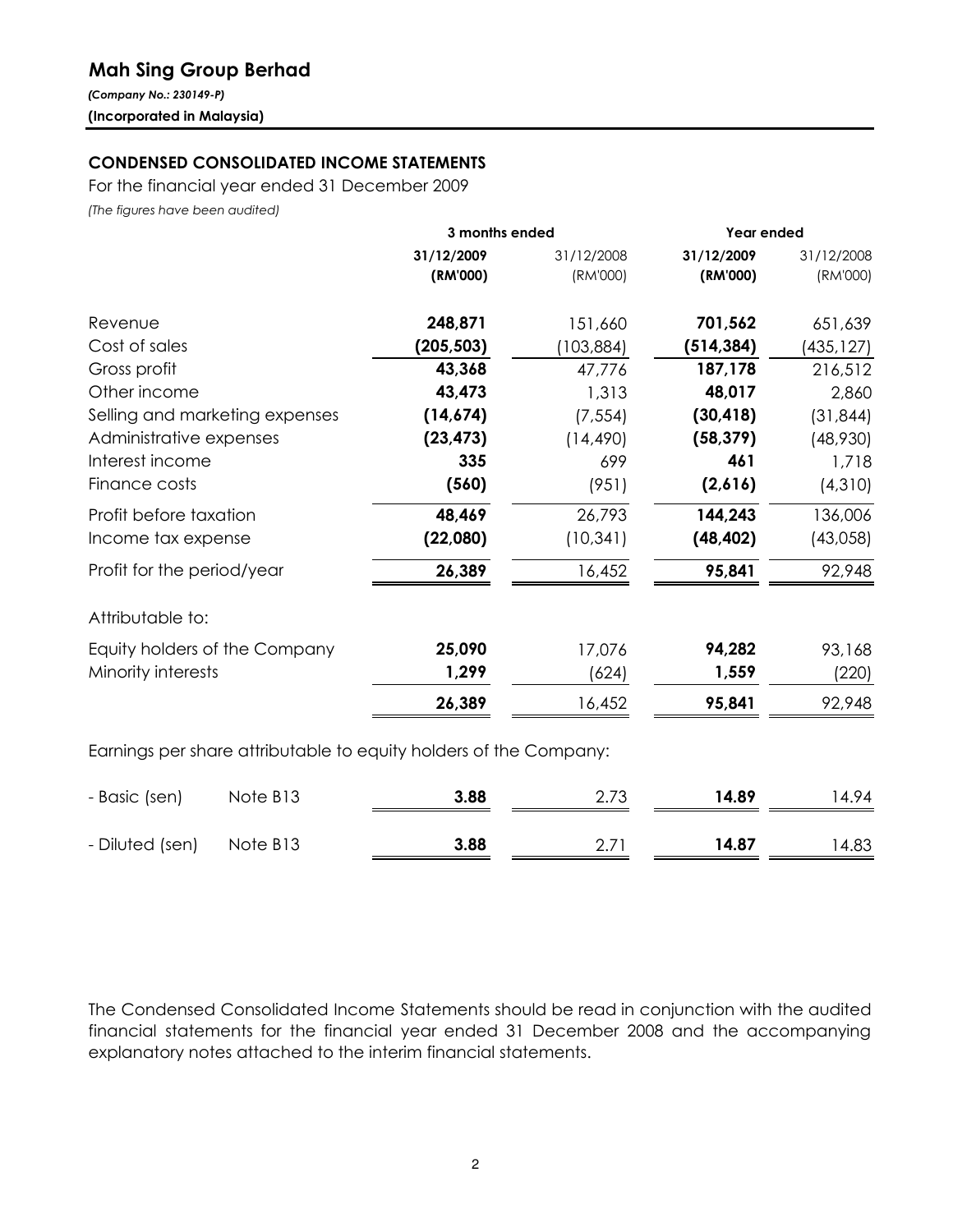#### Mah Sing Group Berhad

(Company No.: 230149-P)(Incorporated in Malaysia)

#### CONDENSED CONSOLIDATED STATEMENTS OF CHANGES IN EQUITY

For the financial year ended 31 December 2009

(The figures have been audited)

|                                                                                                            | Attributable to equity holders of the Company    |          |                                                                  |                          |                      | Minority  | Total                    |           |
|------------------------------------------------------------------------------------------------------------|--------------------------------------------------|----------|------------------------------------------------------------------|--------------------------|----------------------|-----------|--------------------------|-----------|
|                                                                                                            | <b>Non-Distributable</b><br><b>Distributable</b> |          |                                                                  |                          |                      |           | <b>Interests</b>         | Equity    |
| 12 months                                                                                                  | <b>Share</b><br>capital                          | premium  | Equity-settled<br>Share Employees Benefit fluctuation<br>Reserve | Exchange<br>reserve      | Retained<br>earnings | Total     |                          |           |
| ended 31 December 2009                                                                                     | (RM'000)                                         | (RM'000) | (RM'000)                                                         | (RM'000)                 | (RM'000)             | (RM'000)  | (RM'000)                 | (RM'000)  |
| <b>Balance at 1/1/2009</b>                                                                                 | 313.423                                          | 134,167  | 70                                                               | 5.092                    | 237,523              | 690,275   | 6,335                    | 696,610   |
| Amount recognised directly in equity:<br>Foreign exchange fluctuation                                      |                                                  |          |                                                                  | (330)                    |                      | (330)     | (120)                    | (450)     |
| Profit for the financial year                                                                              |                                                  |          |                                                                  |                          | 94,282               | 94.282    | 1,559                    | 95,841    |
| Total recognised income and expense for the financial year                                                 |                                                  |          |                                                                  | (330)                    | 94,282               | 93,952    | 1,439                    | 95,391    |
| Dividends for the financial year ended 31 December 2008<br>Issuance of ordinary shares pursuant to:        |                                                  |          |                                                                  |                          | (37, 799)            | (37, 799) |                          | (37, 799) |
| - Warrants exercised                                                                                       | 1.463                                            |          |                                                                  |                          |                      | 1.463     |                          | 1,463     |
| - ESOS exercised                                                                                           | 103                                              | 55       |                                                                  |                          |                      | 158       |                          | 158       |
| - Private Placement<br>Reclassification of reserves arising from ESOS exercised                            | 31,498                                           | 66,147   |                                                                  |                          | 48                   | 97,645    |                          | 97,645    |
|                                                                                                            |                                                  |          | (48)                                                             |                          |                      |           |                          |           |
| Balance at 31/12/2009                                                                                      | 346,487                                          | 200,369  | 22                                                               | 4,762                    | 294,054              | 845,694   | 7.774                    | 853,468   |
|                                                                                                            |                                                  |          | Attributable to equity holders of the Company                    |                          |                      |           | Minority                 | Total     |
|                                                                                                            |                                                  |          | Non-Distributable                                                |                          | Distributable        |           | <b>Interests</b>         | Equity    |
|                                                                                                            | Share                                            |          | Equity-settled<br>Share Employees Benefit fluctuation            | Exchange                 | Retained             |           |                          |           |
| 12 months                                                                                                  | capital                                          | premium  | Reserve                                                          | reserve                  | earnings             | Total     |                          |           |
| ended 31 December 2008                                                                                     | (RM'000)                                         | (RM'000) | (RM'000)                                                         | (RM'000)                 | (RM'000)             | (RM'000)  | (RM'000)                 | (RM'000)  |
| Balance at 1/1/2008                                                                                        | 310,671                                          | 133,908  | 259                                                              | 4,256                    | 181,223              | 630,317   | 5,455                    | 635,772   |
| Amount recognised directly in equity:<br>Foreign exchange fluctuation                                      |                                                  |          |                                                                  | 836                      |                      | 836       | 290                      | 1,126     |
| Profit for the financial year                                                                              |                                                  | $\sim$   | $\sim$                                                           | $\overline{\phantom{a}}$ | 93.168               | 93,168    | (220)                    | 92,948    |
| Total recognised income and expense for the financial year                                                 |                                                  |          |                                                                  | 836                      | 93.168               | 94,004    | 70                       | 94.074    |
| Dividends for the financial year ended 31 December 2007                                                    |                                                  |          |                                                                  |                          | (37,057)             | (37,057)  | $\overline{\phantom{a}}$ | (37,057)  |
| Issue of ordinary shares of subsidiaries to minority interests<br>Issuance of ordinary shares pursuant to: |                                                  |          |                                                                  |                          |                      |           | 810                      | 810       |
| - Warrants exercised                                                                                       | 2,273                                            |          |                                                                  |                          |                      | 2,273     |                          | 2,273     |
| - ESOS exercised                                                                                           | 479                                              | 259      | (189)                                                            |                          |                      | 738       |                          | 738       |
| Reclassification of reserves arising from ESOS exercised                                                   |                                                  |          |                                                                  |                          | 189                  |           |                          |           |

The Condensed Consolidated Statements of Changes in Equity should be read in conjunction with the audited financial statements for the financial year ended <sup>31</sup> December <sup>2008</sup> and the accompanying explanatory notes attached to the interim financial statements.

Balance at 31/12/2008 **313,423** 134,167 70 5,092 237,523 690,275 6,335 696,610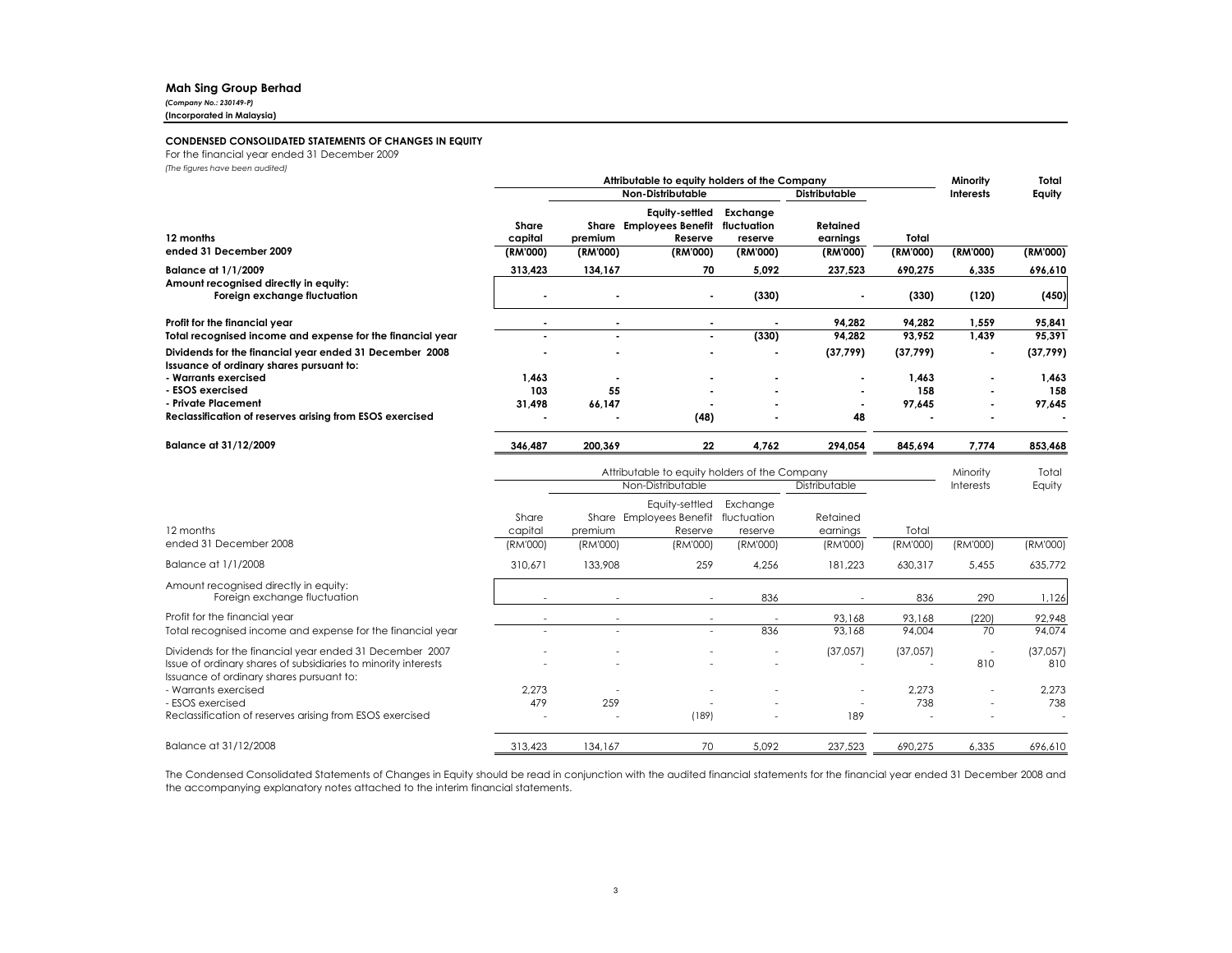## MAH SING GROUP BERHAD

(Company No.: 230149-P) (Incorporated in Malaysia)

## CONDENSED CONSOLIDATED CASH FLOW STATEMENTS

For the financial year ended 31 December 2009 (The figures have been audited)

|                                                          | 12 months<br>ended<br>31/12/2009<br>(RM'000) | 12 months<br>ended<br>31/12/2008<br>(RM'000) |
|----------------------------------------------------------|----------------------------------------------|----------------------------------------------|
| Net cash from/(used in) operating activities             | 174,827                                      | (7, 418)                                     |
| Net cash used in investing activities                    | (6,628)                                      | (54,968)                                     |
| Net cash from financing activities                       | 28,044                                       | 22,371                                       |
| Net increase/(decrease) in cash and cash equivalents     | 196,243                                      | (40, 015)                                    |
| Effects of exchange rate changes                         | (31)                                         |                                              |
| Cash and cash equivalents at beginning of financial year | 160,352                                      | 200,358                                      |
| Cash and cash equivalents at end of financial year       | 356,564                                      | 160,352                                      |

Cash and cash equivalents at the end of the financial year comprise the following:

|                                            | As at<br>31/12/2009 | As at<br>31/12/2008 |
|--------------------------------------------|---------------------|---------------------|
|                                            | (RM'000)            | (RM'000)            |
| Deposits with licensed banks               | 268,781             | 131,552             |
| Cash and bank balances                     | 127,845             | 40,684              |
| Bank overdrafts                            | (705)               | (29)                |
|                                            | 395,921             | 172,207             |
| Less: Deposits pledged as collateral       | (9,588)             | (664)               |
| Less: Deposits deposited in Escrow Account | (29, 769)           | (11,191)            |
|                                            | 356,564             | 160,352             |

The Condensed Consolidated Cash Flow Statements should be read in conjunction with the audited financial statements for the financial year ended 31 December 2008 and the accompanying explanatory notes attached to the interim financial statements.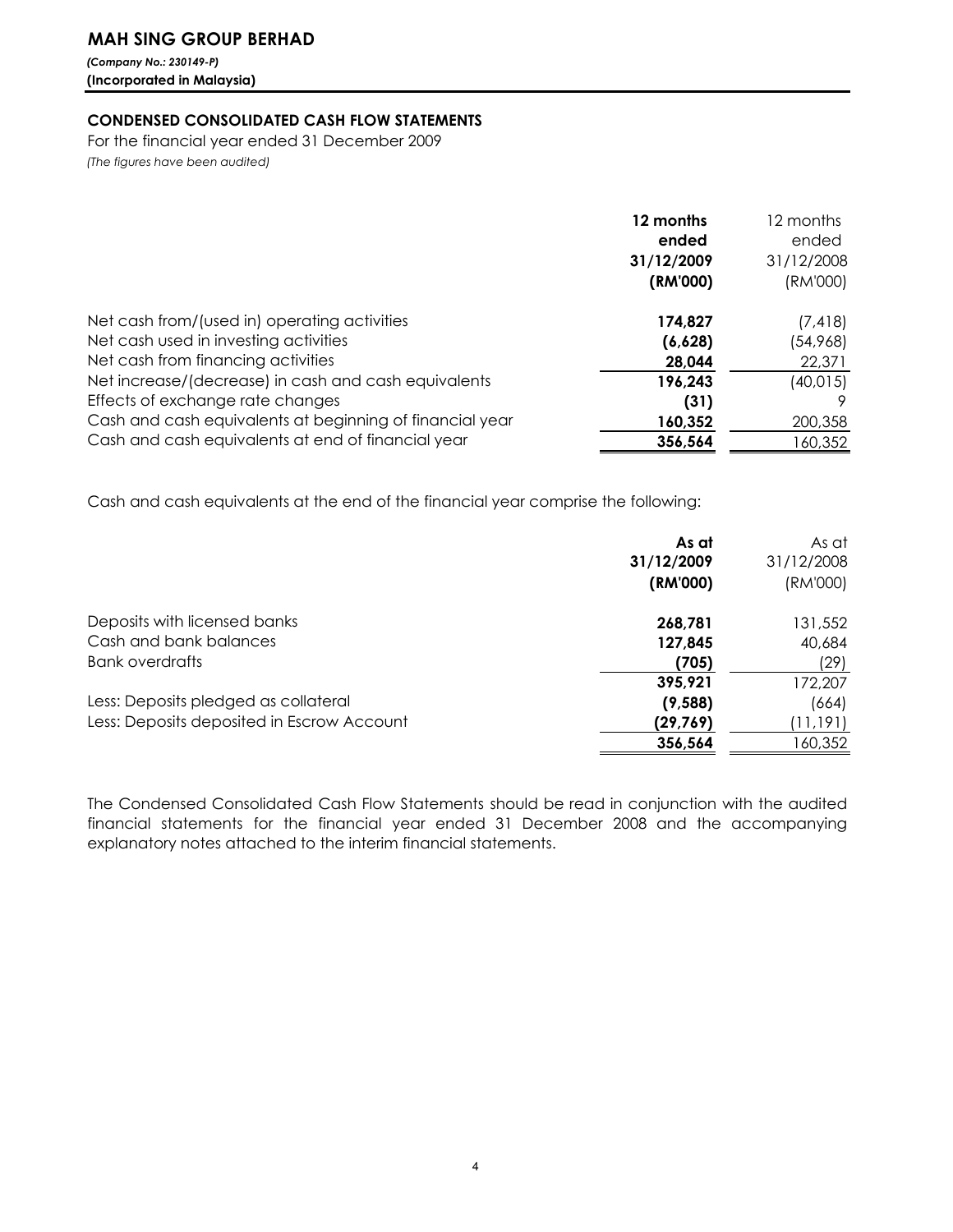#### A Explanatory Notes

### A1 Basis of Preparation

The interim financial statements are audited and have been prepared in accordance with Financial Reporting Standard ("FRS") No. 134 : Interim Financial Reporting and Paragraph 9.22 of the Listing Requirements of Bursa Malaysia Securities Berhad ("Bursa Securities").

The interim financial statements should be read in conjunction with the Group's audited financial statements for the financial year ended 31 December 2008. The explanatory notes attached to the interim financial statements provide an explanation of events and transactions that are significant to an understanding of the changes in the financial position and performance of the Group since the financial year ended 31 December 2008.

The significant accounting policies and methods of computation adopted for the interim financial statements are consistent with those adopted for the audited financial statements for the financial year ended 31 December 2008.

## A2 Seasonal or cyclical factors

The operations of the Group were not significantly affected by any seasonal or cyclical factors during the current quarter and financial year under review.

#### A3 Unusual items affecting assets, liabilities, equity, net income or cash flows

There were no unusual items affecting the assets, liabilities, equity, net income or cash flows of the Group for the current quarter and financial year under review.

## A4 Changes in estimates

There were no material changes in estimates for the current quarter and financial year under review.

#### A5 Debt and equity securities

During the financial year ended 31 December 2009, the Company increased its issued and paid up ordinary share capital from RM313,422,791 to RM346,487,017 by way of:

- a) issuance of 206,239 new ordinary shares of RM0.50 each pursuant to exercise of employees share options;
- b) issuance of 2,925,212 new ordinary shares of RM0.50 each pursuant to exercise of warrants; and
- c) issuance of 62,997,000 new ordinary shares of RM0.50 each pursuant to a private placement.

Save for the above, there were no issuance and repayment of debt and equity securities, share buybacks, share cancellations, share held as treasury shares and resale of treasury shares during the current quarter and financial year under review.

#### A6 Dividends paid

On 18 September 2009, the Company paid a first and final dividend of 16% per share, less income tax, amounting to RM37,798,622 in respect of the financial year ended 31 December 2008.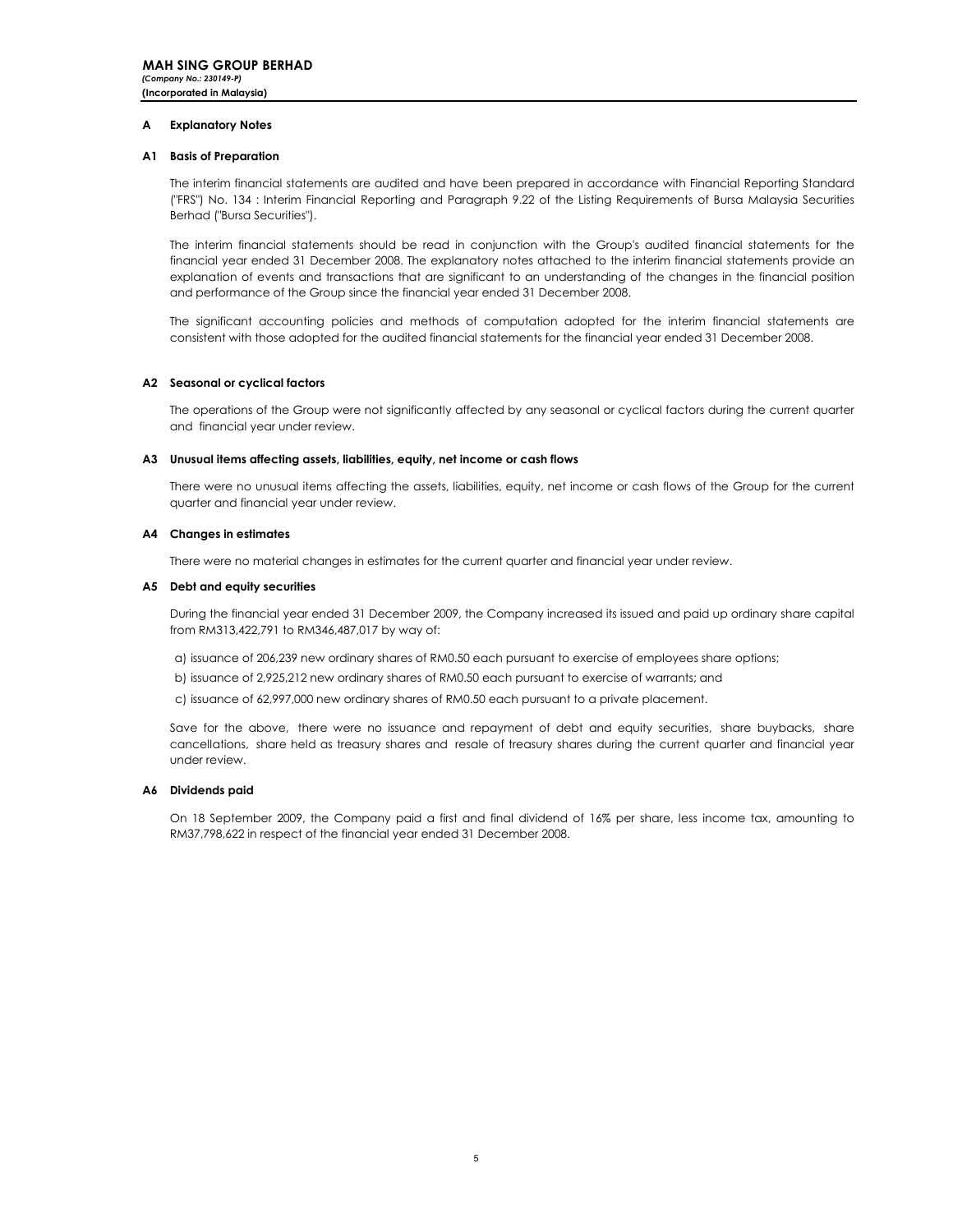## A7 Segment reporting

Year ended 31 December 2009

|                               |                   |                 | Investment            |                    |               |
|-------------------------------|-------------------|-----------------|-----------------------|--------------------|---------------|
|                               | <b>Properties</b> | <b>Plastics</b> | Holdina<br>& Others   | <b>Elimination</b> | Consolidated  |
| <b>REVENUE</b>                | <b>RM'000</b>     | <b>RM'000</b>   | <b>RM'000</b>         | <b>RM'000</b>      | <b>RM'000</b> |
| <b>External sales</b>         | 563,991           | 135,210         | 2,361                 |                    | 701,562       |
| Inter-segment                 |                   |                 | 12,808                | (12,808)           |               |
| <b>Total revenue</b>          | 563,991           | 135,210         | 15,169                | (12,808)           | 701,562       |
| <b>RESULTS</b>                |                   |                 |                       |                    |               |
| <b>Operating profit</b>       | 146,518           | 9,250           | 3,559                 | (12, 929)          | 146,398       |
| Interest income               |                   |                 |                       |                    | 461           |
| <b>Finance costs</b>          |                   |                 |                       |                    | (2,616)       |
| Income tax                    |                   |                 |                       |                    | (48, 402)     |
| Profit for the year           |                   |                 |                       |                    | 95,841        |
| <b>OTHER INFORMATION</b>      |                   |                 |                       |                    |               |
| <b>Capital expenditure</b>    | 4,253             | 9,140           | 307                   |                    | 13,700        |
| Depreciation and amortisation | 1,866             | 8,271           | 91                    |                    | 10,228        |
| Year ended 31 December 2008   |                   |                 |                       |                    |               |
|                               |                   |                 | Investment<br>Holding |                    |               |
|                               | Properties        | Plastics        | & Others              | Elimination        | Consolidated  |
| <b>REVENUE</b>                | <b>RM'000</b>     | <b>RM'000</b>   | <b>RM'000</b>         | <b>RM'000</b>      | <b>RM'000</b> |
| <b>External sales</b>         | 502,107           | 145,723         | 3.809                 |                    | 651,639       |
| Inter-segment                 |                   |                 | 14,048                | (14,048)           |               |
| Total revenue                 | 502,107           | 145,723         | 17,857                | (14,048)           | 651,639       |
| <b>RESULTS</b>                |                   |                 |                       |                    |               |
| Operating profit              | 137,476           | 7,886           | 7,736                 | (14,500)           | 138,598       |
| Interest income               |                   |                 |                       |                    | 1,718         |
| Finance costs                 |                   |                 |                       |                    | (4,310)       |
| Income tax                    |                   |                 |                       |                    | (43,058)      |
| Profit for the year           |                   |                 |                       |                    | 92,948        |
| <b>OTHER INFORMATION</b>      |                   |                 |                       |                    |               |
| Capital expenditure           | 1,185             | 11,645          | 565                   |                    | 13,395        |
| Depreciation and amortisation | 1,700             | 7,278           | 33                    |                    | 9,011         |
| Reversal of impairment loss   |                   | (62)            | $\sim$                |                    | (62)          |

### A8 Valuation of property, plant and equipment

The valuation of property, plant and equipment have been brought forward without any amendment from annual financial statements for the financial year ended 31 December 2008.

#### A9 Material subsequent events

There were no material events subsequent to the balance sheet date until 15 February 2010, being the latest practicable date which is not earlier than 7 days from the date of issuance of this Interim Financial Statements.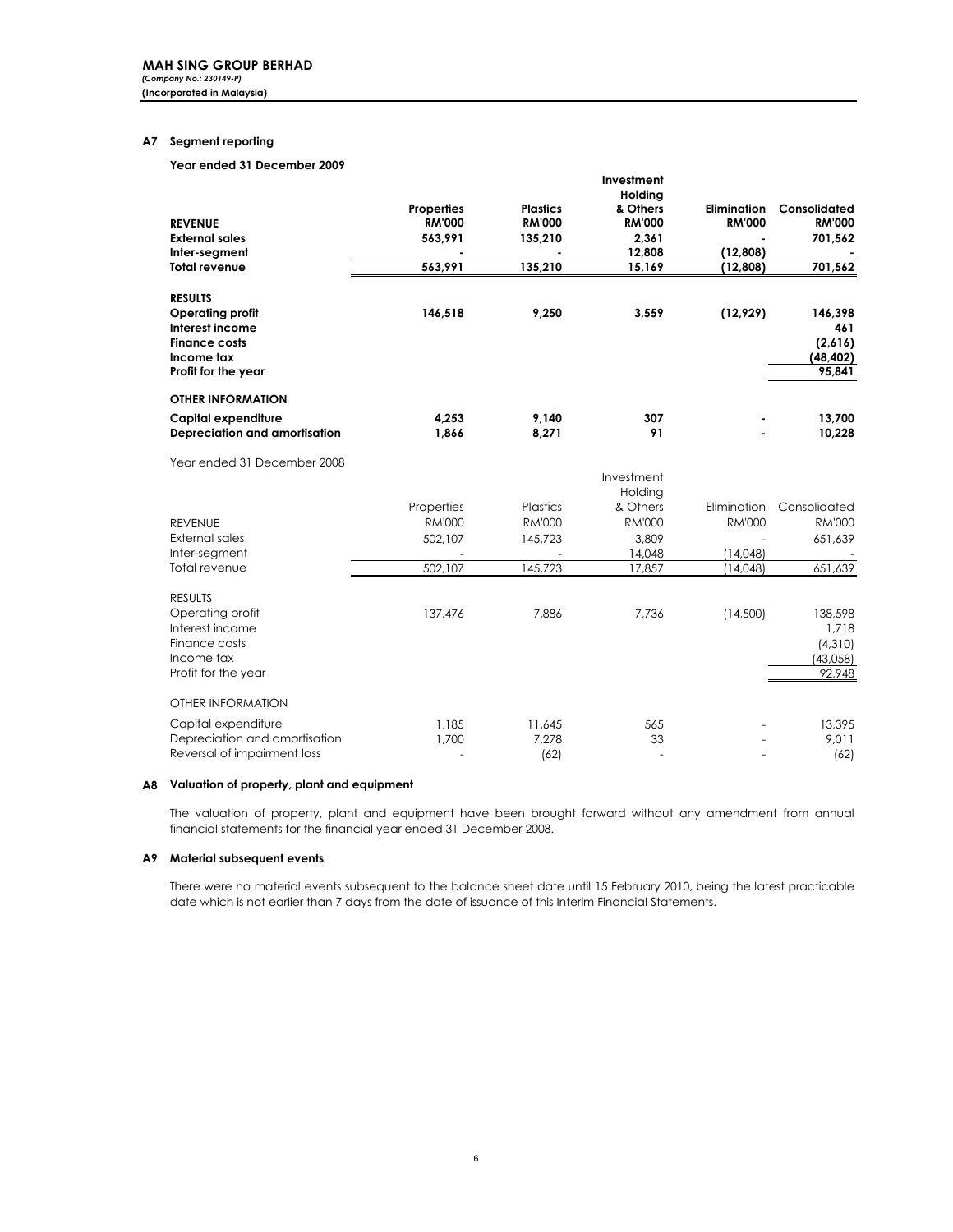### A10 Changes in the composition of the Group

- a) During the financial year ended 31 December 2009, the Company acquired the entire issued and paid up share capital of the following companies for a cash consideration of RM2.00 each respectively:
- i) Myvilla Development Sdn Bhd, a private limited company incorporated in Malaysia with an authorised share capital of RM100,000.00, comprising 100,000 ordinary shares of RM1.00 each, of which 2 ordinary shares of RM1.00 each have been issued and fully paid-up;
- ii) Grand Pavilion Development Sdn Bhd, a private limited company incorporated in Malaysia with an authorised share capital of RM100,000.00, comprising 100,000 ordinary shares of RM1.00 each, of which 2 ordinary shares of RM1.00 each have been issued and fully paid-up; and
- iii) Klassik Tropika Development Sdn Bhd, a private limited company incorporated in Malaysia with an authorised share capital of RM100,000.00, comprising 100,000 ordinary shares of RM1.00 each, of which 2 ordinary shares of RM1.00 each have been issued and fully paid-up.
- b) On 12 October 2009, the Company subscribed to an additional 999,998 new ordinary shares of RM1.00 each in Sierra Peninsular Development Sdn Bhd for total cash consideration of RM999,998.
- c) On 2 December 2009, the Company incorporated a wholly owned subsidiary known as Mah Sing International (HK) Limited in Hong Kong with paid up share capital of HKD1.00.
- d) On 23 December 2009, the Company, through Mah Sing International (HK) Limited incorporated a wholly owned subsidiary known as Mah Sing Property Consulting (Changzhou) Pte Ltd in China with initial registered capital of USD29.8 million or RM101.92 million.
- e) On 30 December 2009, the Company disposed the entire issued and paid capital of Ideal Sierra Sdn Bhd of RM2.00 for total cash consideration of RM2.00.
- f) The Company has, under a streamlining exercise for dormant companies, dissolved the following wholly owned companies under member's voluntary winding-up on 29 July 2009 :
	- i) Insan Johan Sdn Bhd, a private limited company incorporated in Malaysia having issued and paid up capital of RM2.00;
	- ii) Champion Computers Sdn Bhd, a private limited company incorporated in Malaysia having issued and paid up capital of RM2.00; and
	- iii) Mah Sing Precision Engineering Sdn Bhd, a private limited company incorporated in Malaysia having issued and paid up capital of RM2.00.

Save for the above, there were no changes in the composition of the Group during the current quarter and financial year under review.

#### A11 Changes in contingent liabilities or contingent assets

There were no changes in contingent liabilities or contingent assets of the Group since the last annual balance sheet date.

#### A12 Capital Commitments

|                                                                         | <b>RM'000</b> |
|-------------------------------------------------------------------------|---------------|
| Contractual commitment to purchase development land                     | 34.786        |
| Contractual commitment for acquisition of property, plant and equipment | 712           |
|                                                                         | 35.498        |

#### A13 Operating Lease Arrangements

### As Lessee - for the lease of commercial buildings

RHADOO The future aggregate minimum lease payments under operating leases contracted for as at balance sheet date but not recognised as liabilities was as follows:-

|                                              | KM VVV  |
|----------------------------------------------|---------|
| Not later than 1 year                        | 28.671  |
| Later than 1 year and not later than 5 years | 84.374  |
|                                              | 113.045 |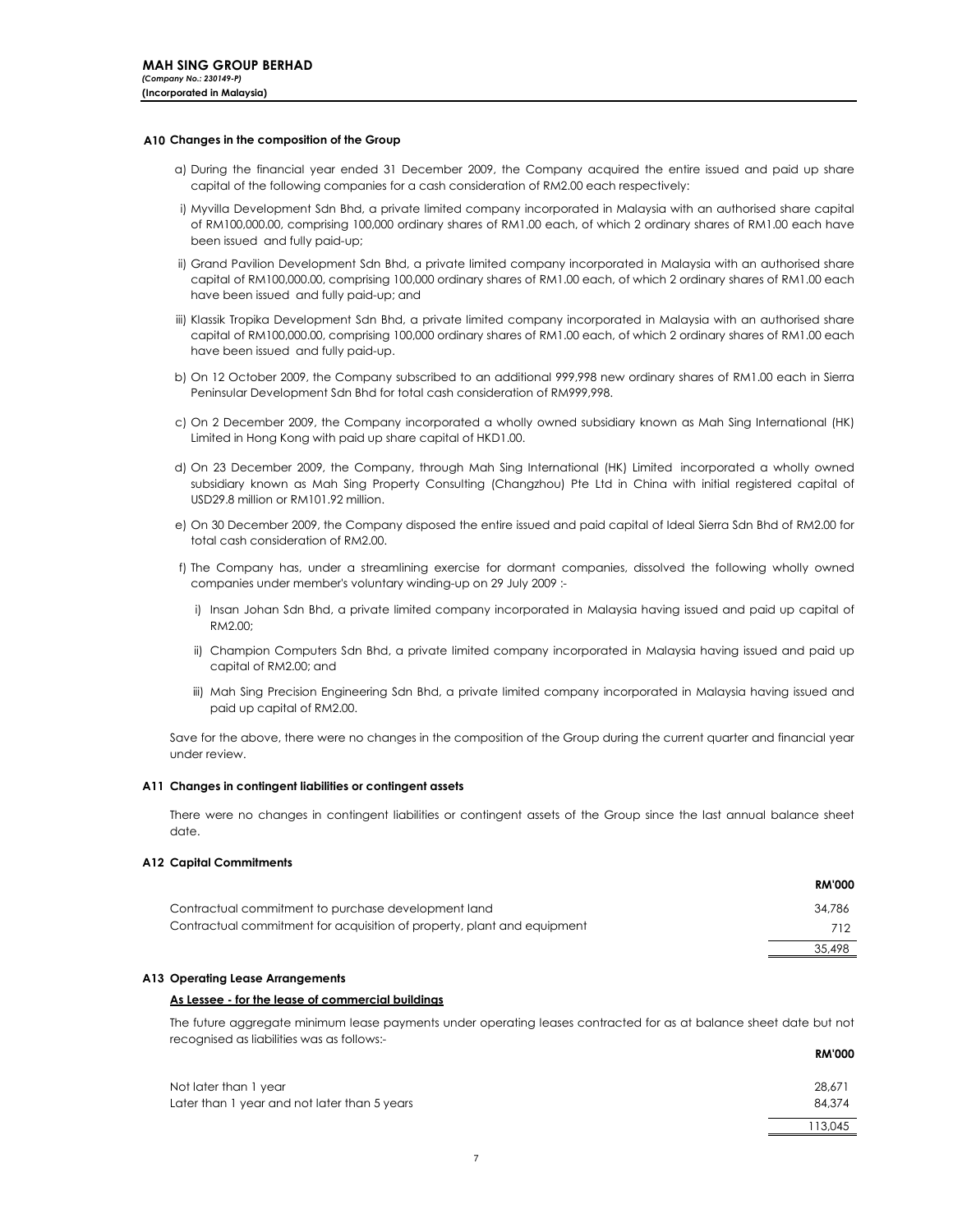#### B Explanatory Notes Pursuant to Appendix 9B of the Listing Requirements of Bursa Malaysia Securities Berhad

## B1 Review of Group performance

The Group recorded improved profit after tax after minority interests ("PATMI") of RM94.3 million on the back of revenue of RM701.6 million for the financial year ended 31 December 2009. This represents a 1.2% year-on-year improvement in PATMI, compared to RM93.2 million for the previous financial year 2008.

The Group's revenue in the  $4<sup>th</sup>$  quarter of 2009 surged by 64.1% to RM248.9 million against RM151.7 million recorded in the 4<sup>th</sup> quarter of 2008. This is attributed by project contribution from the residential projects of Aman Perdana, Kemuning Residence, Hijauan Residence and commercial projects of The Icon Jalan Tun Razak and Southgate in Klang Valley, Southbay in Penang Island and Sierra Perdana, Sri Pulai Perdana 2 and Austin Perdana in Johor Bahru.

For the financial year under review, the Group's residential and commercial projects in Kuala Lumpur, Klang Valley, Penang Island and Johor Bahru contributed to its commendable results. At the end of 2009, the Group has 21 property development projects in prime locations across the country - 15 in Kuala Lumpur and the Klang Valley, 4 in Johor Bahru and 2 in Penang Island. Apart from property development, the Group's plastics division also contributed to the year's earnings.

In 2009, the Group reaped RM727 million in sales, which was a 60% increase from its full year sales target of RM453 million.

## B2 Material change in profit before taxation for the current quarter as compared with the immediate preceding quarter

The Group recorded a profit before tax of RM48.5 million in the current quarter representing an increase of 50% compared to RM32.4 million in the immediate preceding quarter. The improvement is attributable mainly to better performance of the Group's property division.

## B3 Prospects for the next financial year

The Group has set a RM1 billion sales target for 2010 which is approximately 38% increase from sales of RM727 million achieved in 2009. The Group is confident that this is an attainable target, and is positive about its ability to continue achieving credible sales due to strong financials and branding, innovative marketing strategies, pre-emptive measures in terms of project planning, cost management and cash management as well as its ability to offer quality properties with good concepts in prime locations.

As a fully-integrated developer with a complete suite of projects spanning the entire property spectrum, the Group shall continue to aggressively launch their property projects in 2010. New projects slated for maiden launch in 2010 would include a commercial project in Petaling Jaya, One Legenda in Cheras, Garden Residence in Cyberjaya, Perdana Residence 2 in Selayang, Icon Residence@Mont' Kiara, iParc in Bukit Jelutong, Bayu Sekamat in Hulu Langat, Legenda @Southbay and Southbay City in Batu Maung, Penang Island. The Group also plans to launch more phases in existing projects like Hijauan Residence in Cheras, Aman Perdana in Meru-Shah Alam and Sri Pulai Perdana 2 as well as Sierra Perdana in Johor Bahru. The Group also targets to launch its first overseas project in Wujin, China in 2010.

The Board believes that as the domestic economy gains momentum, the property market outlook is also improving as demonstrated by stronger sales, higher consumer and business conditions as well as rising loan household applications and approvals. Thus, the Group is confident that they will be able to ride on these brighter prospects and continue to perform well into 2010.

The Group has successfully acquired and will continue to scout for strategic landbanks in prime, matured locations for earnings visibility and to enhance shareholders' value. The Group looks forward to a good year for the Malaysian property market in tandem with the sustained economic growth. A better employment market with good income growth as well as an expanding economy which has proven to have important correlation to property sales is widely expected in 2010. As at 31 December 2009, the Group has close to RM400 million in cash with zero net gearing, allowing it to build a war chest of approximately RM1 billion for strategic, prime land that fits its business model should it gear up to 0.5 times.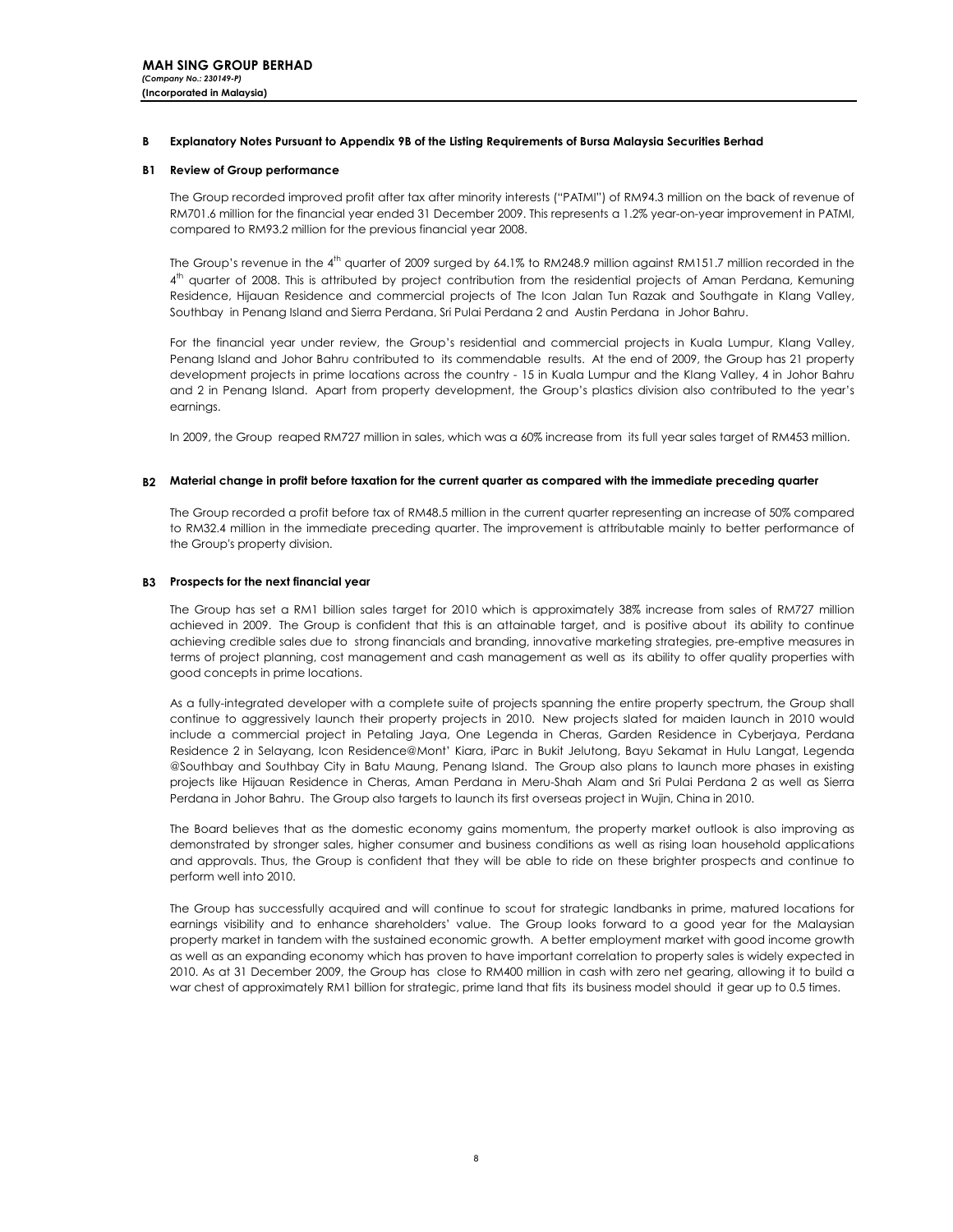## B4 Profit forecast

Not applicable as the Group has not issued profit forecast or profit guarantee in a public document.

## B5 Income tax expense

|                                                | 3 months ended         |                        | Year ended             |                        |
|------------------------------------------------|------------------------|------------------------|------------------------|------------------------|
|                                                | 31/12/2009<br>(RM'000) | 31/12/2008<br>(RM'000) | 31/12/2009<br>(RM'000) | 31/12/2008<br>(RM'000) |
| Current tax:                                   |                        |                        |                        |                        |
| Malaysian income tax                           | 20.511                 | 10.466                 | 46.389                 | 40.126                 |
| Foreign tax                                    | 131                    | (458)                  | 596                    | 442                    |
|                                                | 20,642                 | 10,008                 | 46,985                 | 40,568                 |
| Under/(over) provision of Malaysian income tax |                        |                        |                        |                        |
| in prior year                                  | 199                    | (43)                   | (472)                  | 2,579                  |
|                                                | 20,841                 | 9.965                  | 46,513                 | 43.147                 |
| Deferred taxation                              |                        |                        |                        |                        |
| Malaysian deferred tax                         | 1.239                  | (82)                   | 1,889                  | (90)                   |
| Under provision of Malaysian deferred tax in   |                        |                        |                        |                        |
| previous quarters/prior year                   |                        | 458                    |                        |                        |
|                                                | 22.080                 | 10.341                 | 48.402                 | 43.058                 |

The effective tax rate of the Group for the current quarter and the financial year ended 31 December 2009 is higher than the applicable statutory tax rate mainly due to certain non-tax deductible expenses and pre-operating expenses of development projects.

#### B6 Profits/(losses) on sale of unquoted investments and/or properties

|                                | 3 months<br>ended        | Year<br>ended          |
|--------------------------------|--------------------------|------------------------|
|                                | 31/12/2009<br>(RM'000)   | 31/12/2009<br>(RM'000) |
| Profit on disposal of property | $\overline{\phantom{a}}$ | 930                    |

## B7 Quoted securities

The Group's dealings in quoted securities for the current quarter and financial year under review is as follows:

|                        | 3 months   | Year         |
|------------------------|------------|--------------|
|                        | ended      | ended        |
|                        | 31/12/2009 | 31/12/2009   |
|                        | (RM'000)   | (RM'000)     |
| Total sale proceeds    | ٠          | $\mathbf{r}$ |
| Total gain on disposal |            |              |

The Group does not hold any quoted securities as at 31 December 2009.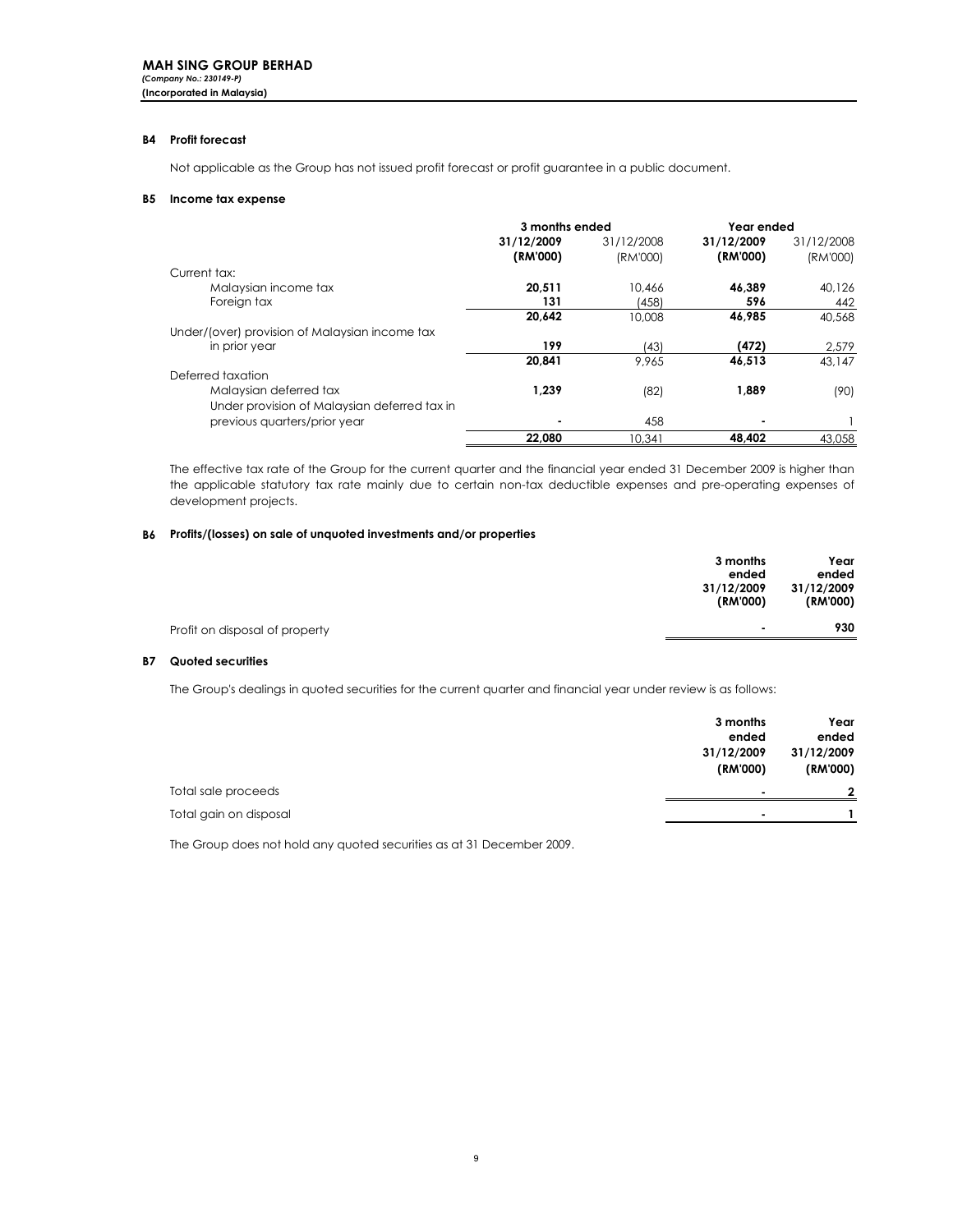#### B8 Status of corporate proposals

The following corporate proposals announced by the Company have not been completed as at 15 February 2010 (being the latest practicable date which is not earlier than 7 days from the date of issuance of this Interim Financial Statements):-

a) On 2 December 2009, the Company's wholly-owned subsidiary company, Klassik Tropika Development Sdn Bhd ("Klassik Tropika") entered into a sale and purchase agreement ("SPA") with Khaw Bian Cheng Sdn Bhd ("Vendor") for the proposed acquisition of prime freehold land in Pykett Avenue, Georgetown, Penang measuring in total approximately 13,694.94 square metres (147,416 square feet) for a total cash consideration of RM38,651,118.00 ("Proposed Acquisition").

The Proposed Acquisition is pending payment of balance purchase price being paid by Klassik Tropika to the Vendor within three (3) months from the date of SPA or one(1) month from the date of Klassik Tropika's solicitors being informed that the Private Caveat has been withdrawn or removed by order of court, whichever shall be later.

b) On 28 October 2009, the Company announced to undertake a proposed bonus issue of up to 151,286,435 Bonus Shares, to be credited as fully paid-up, on the basis of one(1) Bonus Share for every five(5) Mah Sing Shares held by shareholders of the Company whose names appear in the record of Depositors of the Company on an entitlement date to be determined and announce by the Board.

The Proposed Bonus Issue is conditional upon approval being obtained by shareholders of the Company at an EGM to be held on a date to be announced by the Company.

c) On 28 October 2009, the Company completed a private placement exercise with the listing of 62,997,000 new Mah Sing shares on the Main Market of Bursa Malaysia securities on 10 December 2009. Total gross proceed raised by the Company amounted to RM97,645,350.00. Status of the utilisation of proceeds is as below :

|                                                                                                                                    | Approved<br>Utilisation<br><b>RM'000</b> | Utilised as at<br>15/02/2010<br><b>RM'000</b> | <b>Balance</b> yet<br>to be utilised<br><b>RM'000</b> |
|------------------------------------------------------------------------------------------------------------------------------------|------------------------------------------|-----------------------------------------------|-------------------------------------------------------|
| Working capital requirements<br>Subscription of new shares in Mah Sing Property<br>Consulting (Changzhou) Pte Ltd in China for the | 15,399                                   | (15,399)                                      |                                                       |
| acquisition of land use rights                                                                                                     | 81.946                                   | (81,946)                                      |                                                       |
| Expenses incidental to the Corporate Exercise                                                                                      | 300                                      | (95)                                          | 205                                                   |
|                                                                                                                                    | 97.645                                   | (97.440)                                      | 205                                                   |

#### B9 Group borrowings and debt securities

Total group borrowings as at 31 December 2009 are as follows:

|                                 | Secured<br>(RM'000) | Secured<br>(RM'000) | Secured<br>(RM'000) | Total<br>(RM'000) |
|---------------------------------|---------------------|---------------------|---------------------|-------------------|
| (Denominated in)                | (RM)                | (Indonesian         | (USD)               |                   |
|                                 |                     | Rupiah)             |                     |                   |
| Term loans payable              |                     |                     |                     |                   |
| - within 12 months              | 64,200              | 1.199               | 959                 | 66,358            |
| - after 12 months               | 140.164             | 1.160               | 142                 | 141,466           |
|                                 | 204,364             | 2,359               | 1,101               | 207,824           |
| Short term borrowings           | 7,350               |                     |                     | 7,350             |
| <b>Bank overdrafts</b>          | 705                 |                     |                     | 705               |
|                                 | 8,055               |                     |                     | 8,055             |
| Finance lease and hire purchase |                     |                     |                     |                   |
| - within 12 months              | 1.457               | 84                  |                     | 1,541             |
| - after 12 months               | 2.648               | 24                  |                     | 2,672             |
|                                 | 4,105               | 108                 |                     | 4,213             |
| Total                           | 216,524             | 2.467               | 1.101               | 220,092           |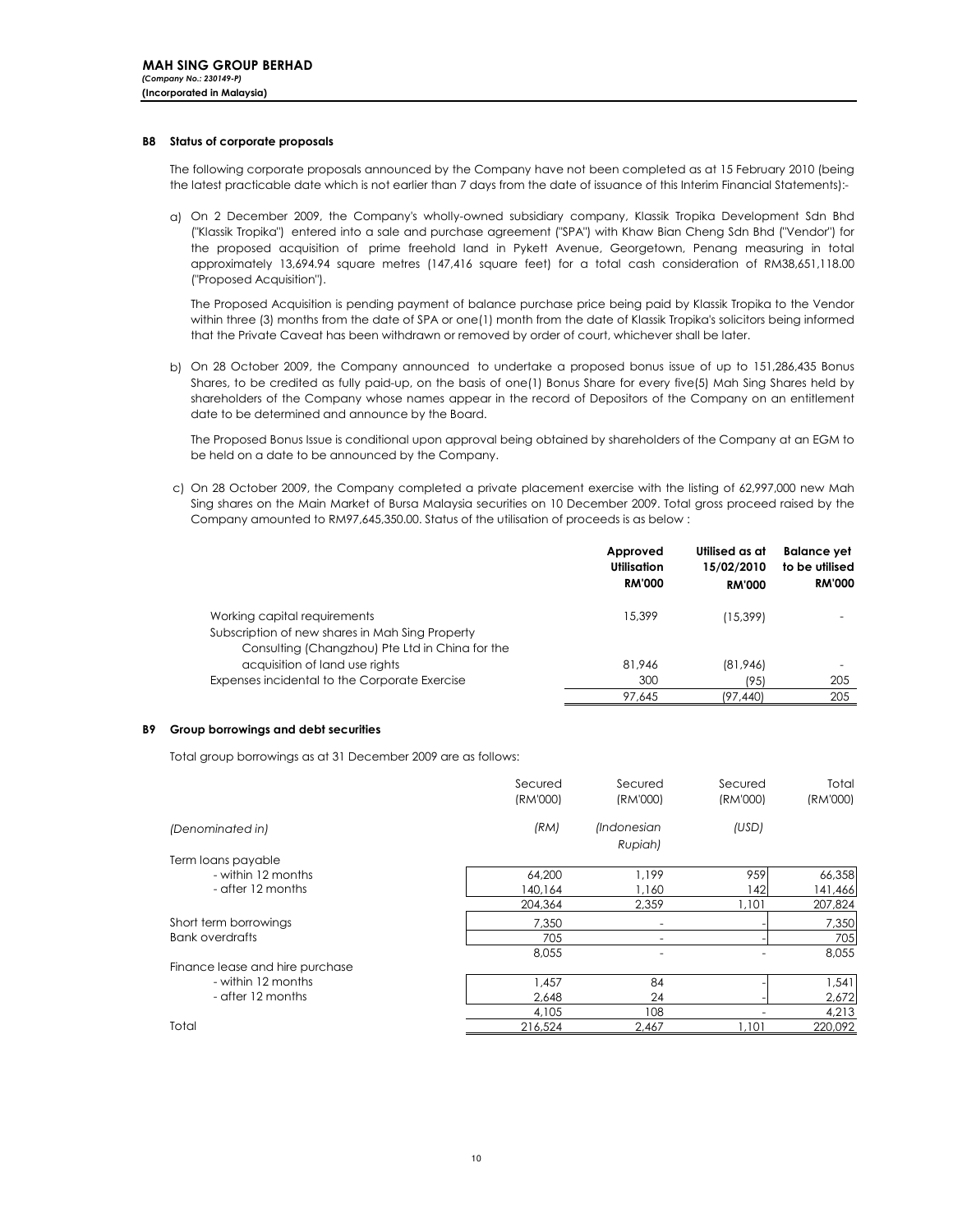### B10 Off balance sheet financial instruments

A foreign subsidiary has entered into a cross currency swap contract with a foreign bank with termination date in June 2010.

As at 15 February 2010, the loan balance in foreign currency, the contractual foreign exchange rate and the contractual interest rate were as follows:

|                          |                        | Currency          | <b>RM</b>  | Contractual rate  |               |
|--------------------------|------------------------|-------------------|------------|-------------------|---------------|
| Hedged i <del>l</del> em |                        | to be paid        | eauivalent | Forex rate        | Interest rate |
|                          | Borrowing: USD 181,549 | Indonesian Rupiah | 621.079    | $1$ USD = Rp9.295 | 13.30%        |

The cross currency swap contract of the foreign subsidiary entitle it to pay interest at fixed rate on notional principal amount.

## B11 Material litigation

The Group is not engaged in any material litigation since 31 December 2008, being the latest annual balance sheet date until 15 February 2010, being the latest practicable date which is not earlier than 7 days from the date of issuance of this Interim Financial Statements.

## B12 Dividend

- i) The Board of Directors has proposed a first and final dividend of 13% or 6.50 sen per ordinary share of RM0.50 each, less income tax of 25% (2008: 16% or 8.00 sen per ordinary share of RM0.50 each, less income tax of 25%) in respect of the financial year ended 31 December 2009, which is subject to the approval of the shareholders of the Company at the forthcoming Annual General Meeting.
- ii) The date payable of the dividend will be determined at a later date.
- iii) In respect of deposited securities, entitlement to dividends will be determined on the basis of the record of depositors as at a date to be determined later.
- iv) Total dividend for the current financial year is 6.50 sen per ordinary share, less income tax of 25% (2008: 8.00 sen per ordinary share, less income tax of 25%).